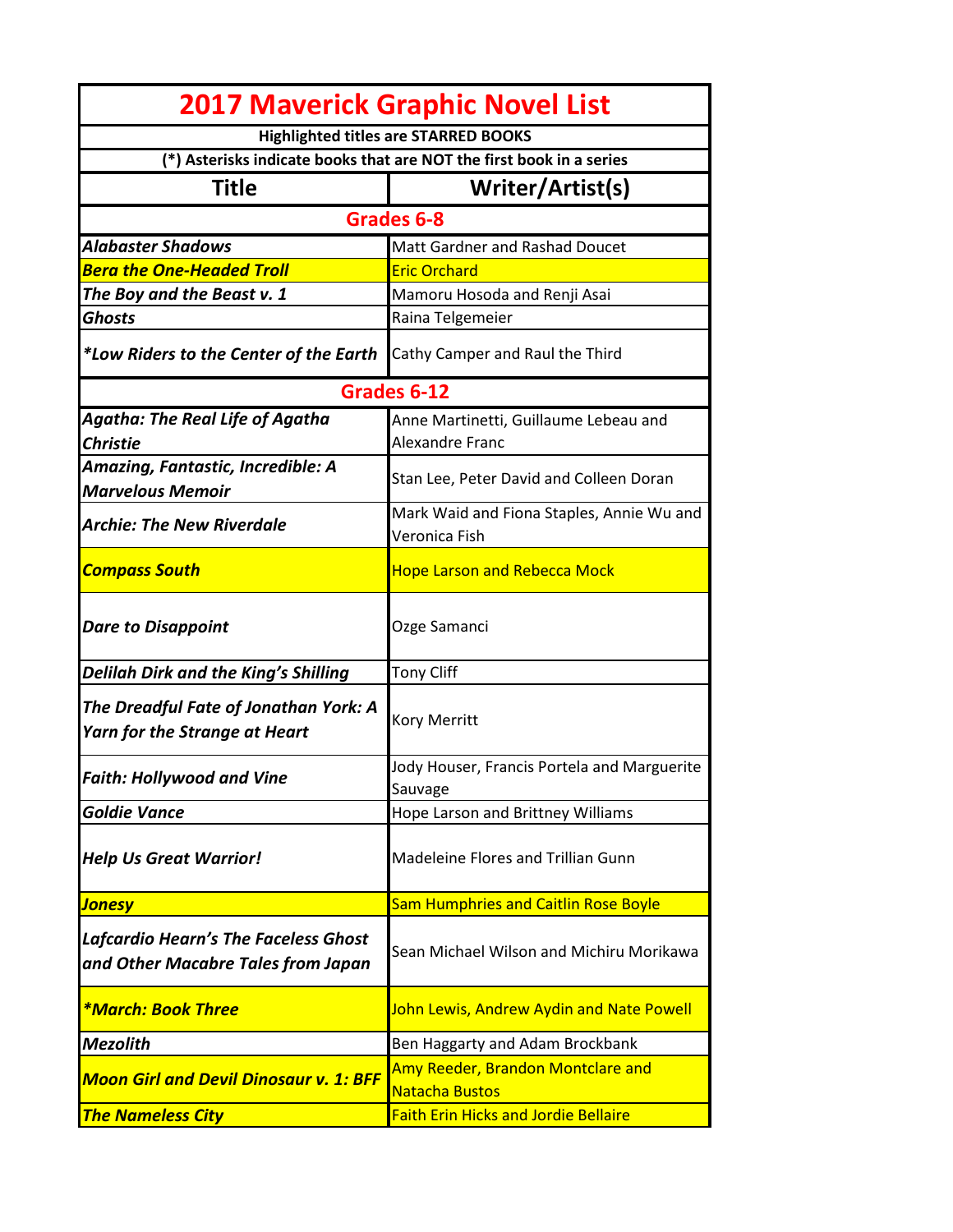| <b>Nathan Hale's Hazardous Tales:</b>                            | <b>Nathan Hale</b>                                    |
|------------------------------------------------------------------|-------------------------------------------------------|
| Alamo All-Stars                                                  |                                                       |
| <b>Power Up</b>                                                  | Kate Leth and Matt Cummings                           |
| Prison Island: A Graphic Memoir                                  | <b>Colleen Frakes</b>                                 |
| <b>Science Comics: Dinosaurs, Fossils and</b><br><b>Feathers</b> | MK Reed and Joe Flood                                 |
| <b>Sense and Sensibility</b>                                     | Jane Austen, Stacey King and Po Tse                   |
| <b>Snow White: A Graphic Novel</b>                               | <b>Matt Phelan</b>                                    |
| <b>The Unbeatable Squirrel Girl v. 1:</b>                        | <b>Ryan North and Erica Henderson</b>                 |
| <b>Squirrel Power</b>                                            |                                                       |
| <b>Veda: Assembly Required</b>                                   | Samuel Teer and Hyeondo Park                          |
| Grades 9-12                                                      |                                                       |
| All-New, All-Different Avengers v. 1:                            | Mark Waid, Adam Kubert and Mahmud                     |
| <b>The Magnificent Seven</b>                                     | Asrar                                                 |
| *Captain Marvel v. 2: Stay Fly                                   | Kelly Sue Deconnick, Marcia Takara and                |
|                                                                  | David Lopez                                           |
| Ei8ht v.1: Outcast                                               | Rafael Albuquerque and Mike Johnson                   |
| <b>Einstein</b>                                                  | <b>Corinne Maier and Anne Simon</b>                   |
| <b>Ghetto Brother: Warrior to</b><br>Peacemaker                  | Julian Voloj and Claudia Ahlering                     |
| Giant Days v. 1                                                  | John Allison, Whitney Cogar and Lissa                 |
|                                                                  | Treiman                                               |
| *Hollow City: The Graphic Novel: The                             |                                                       |
| <b>Second Novel of Miss Peregrine's</b>                          | Ransom Riggs and Cassandra Jean                       |
| <b>Peculiar Children</b>                                         |                                                       |
| <b>The Imitation Game: Alan Turing</b><br><b>Decoded</b>         | Jim Ottaviani and Leland Purvis                       |
| <b>Lion of Rora</b>                                              | Christos Gage, Ruth Fletcher Gage and Jackie          |
|                                                                  | Lewis                                                 |
| <b>Lucky Penny</b>                                               | Ananth Hirsh and Yuko Ota                             |
| <b>The Manga Guide to Physiology</b>                             | Tanaka Etsuro and Keiko Koyama                        |
| <b>Monster: A Graphic Novel</b>                                  | <b>Walter Dean Myers, Guy A. Sims and Dawud</b>       |
|                                                                  | Anyabwile<br>Jeffrey Burandt, Dennis Culver and Ramon |
| <b>Odd Schnozz and the Odd Squad</b>                             | Villalobos                                            |
| Omaha Beach on D-Day: June 6, 1944                               | Jean-David Morvan, Severine Trefouel,                 |
| with One of the World's Iconic                                   | Dominique Bertail and Robert Capa                     |
| <b>Photographers</b>                                             |                                                       |
| <b>Orange: The Complete Collection 1</b>                         | <b>Ichigo Takano</b>                                  |
| Paper Girls v. 1                                                 | Brian K. Vaughan and Cliff Chiang                     |
|                                                                  | Mark Russell, Ben Caldwell and Mark                   |
| Prez v. 1: Corndog-in-Chief                                      | <b>Morales</b>                                        |
| Princess Jellyfish v. 1                                          | Akiko Higashimura                                     |
| <b>Real Account 1</b>                                            | Okushou and Shizumu Watanabe                          |
| <b>Rot and Ruin: Warrior Smart</b>                               | Jonathan Maberry and Tony Vargas                      |